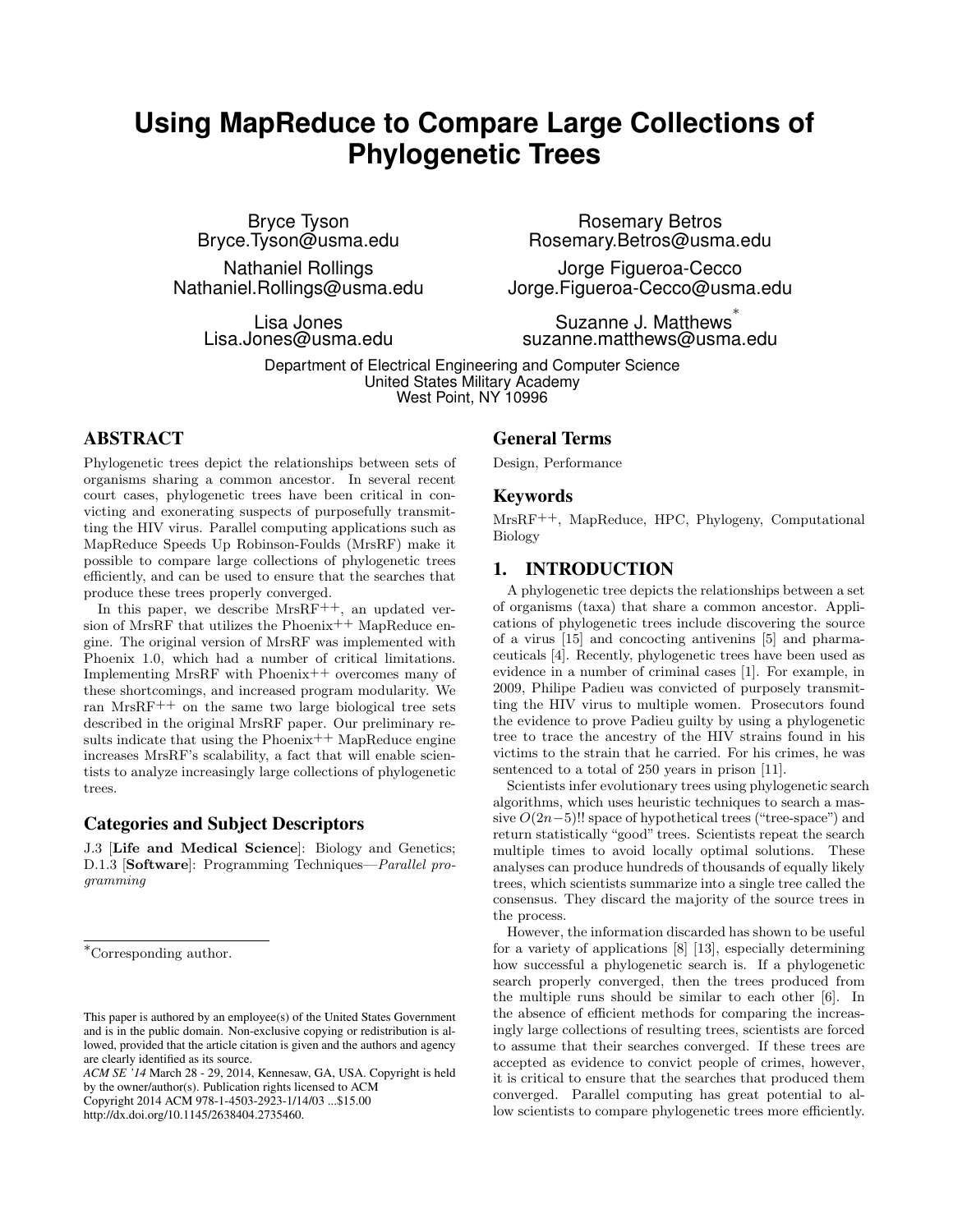

Figure 1: An illustration of bipartitions

Applications like Phoenix [9], for example, which uses the MapReduce [3] paradigm to allocate work across available nodes and cores, can significantly expedite the process.

# 2. RELATED WORK

MapReduce Speeds Up Robinson-Foulds (MrsRF) [8] is a parallel application capable of comparing large groups of phylogenetic trees very quickly. Through the use of universal hashing, it can quickly identify unique bipartitions in a collection of trees. A bipartition is a split along an internal edge of a tree that results in two independent sets of taxa. Consider tree T0 in Figure 1. Since T0 has two internal edges, it contains two bipartitions: AB|CDE and ABC|DE.

MrsRF uses the Robinson-Foulds (RF) distance [10], the most popular method of comparing trees. This metric expresses the topological distance between two probable phylogenetic trees based on common bipartitions. Consider tree T1 in Figure 1. T1 also contains two bipartitions: AB|CDE and ABD|CE. To compute the RF distance between trees T0 and T1, we use the following equation (where  $B(T)$  is the set of bipartitions in tree  $T$ ):

$$
RF(T0,T1) = \frac{|B(T0) - B(T1)| + |B(T1) - B(T0)|}{2}
$$

Notice that T0 and T1 share the bipartition AB|CDE but not ABD|CE or ABC|DE. Thus the RF distance between T0 and T1 is 1. To compare a collection of trees, MrsRF calculates a  $t \times t$  RF matrix, where the value in cell (i,j) of the resulting matrix represents the distance between trees  $i$ and  $j$ .

MrsRF uses MapReduce [3], a popular programming paradigm designed to process large data sets. The framework allows programmers to easily create parallel computing applications. The programmer need only write a map() and reduce() function, and the rest of the process is automated. Due to the (key, value) nature of its data model, MapReduce is ideal for parallelizing algorithms that use hashing.

MrsRF is based on Phoenix [9], an open-source, shared memory implementation of MapReduce. The Phoenix software dynamically schedules tasks across available processors to maximize throughput and reduce overhead related to data communication and task spawning. Compared to other approaches (such as Hadoop [2]), implementing MrsRF with Phoenix led to major speed ups [8]. Phoenix does, however, have limitations, including its inefficient combiner implementation, poor task overhead amortization, and uniform intermediate storage of key-value pairs in hash tables [14]. These flaws cause the software to be inefficient for certain workloads.

Many of these limitations have been addressed in Phoenix<sup>++</sup>



Figure 3: Phase 2 of MrsRF

[14], the most recent version of the software. Phoenix<sup>++</sup> offers increased modularity, is written in  $C^{++}$ , and uses templates to statically inline code without incurring significant performance penalties. It boasts increased scalability and is, on average, 4.7 times faster than its predecessor [14].

In order to ensure that the MrsRF algorithm can continue to keep pace with the growth of phylogenetic data, we wrote MrsRF++, an updated version of MrsRF that takes advantage of the Phoenix<sup>++</sup> MapReduce library. MrsRF<sup>++</sup> is written in  $C^{++}$ , a change which enabled us to increase modularity and eliminate many function calls without performance penalties. For example while the original MrsRF was forced to run the subprogram HashBase as an executable, we can increase efficiency by integrating it directly into the MrsRF++ code.

# 3. APPROACH

MrsRF begins by partitioning the data over  $N$  nodes, each of which is responsible for computing an RF submatrix over the trees assigned to it. Each node then computes its assigned submatrix using independent instances of MapReduce. Each core executes two independent runs of MapReduce, which we refer to as Phase 1 and Phase 2. In the examples to follow, we illustrate how the algorithm creates the submatrix  $\{T0, T1\} \times \{T2, T3\}$  using two cores. In Phase 1, the program creates a global hashtable of unique bipartitions and the trees that contain them. In Figure 2, File 1's trees T0 and T1 share bipartition AB|CDE while File 2's trees T2 and T3 share bipartition ABC|DE. The map() function extracts the bipartitions from each tree and emits them along with their tree identifier (TID), as the  $(key, value)$  intermediates for Phase 1. The combiner groups common TIDs that belong to the same bipartitions, forming  $(key, list(value))$ pairs. The reduce() function then combines the information together, resulting in the set of unique bipartitions and the TIDs from both files that contain them. In our example,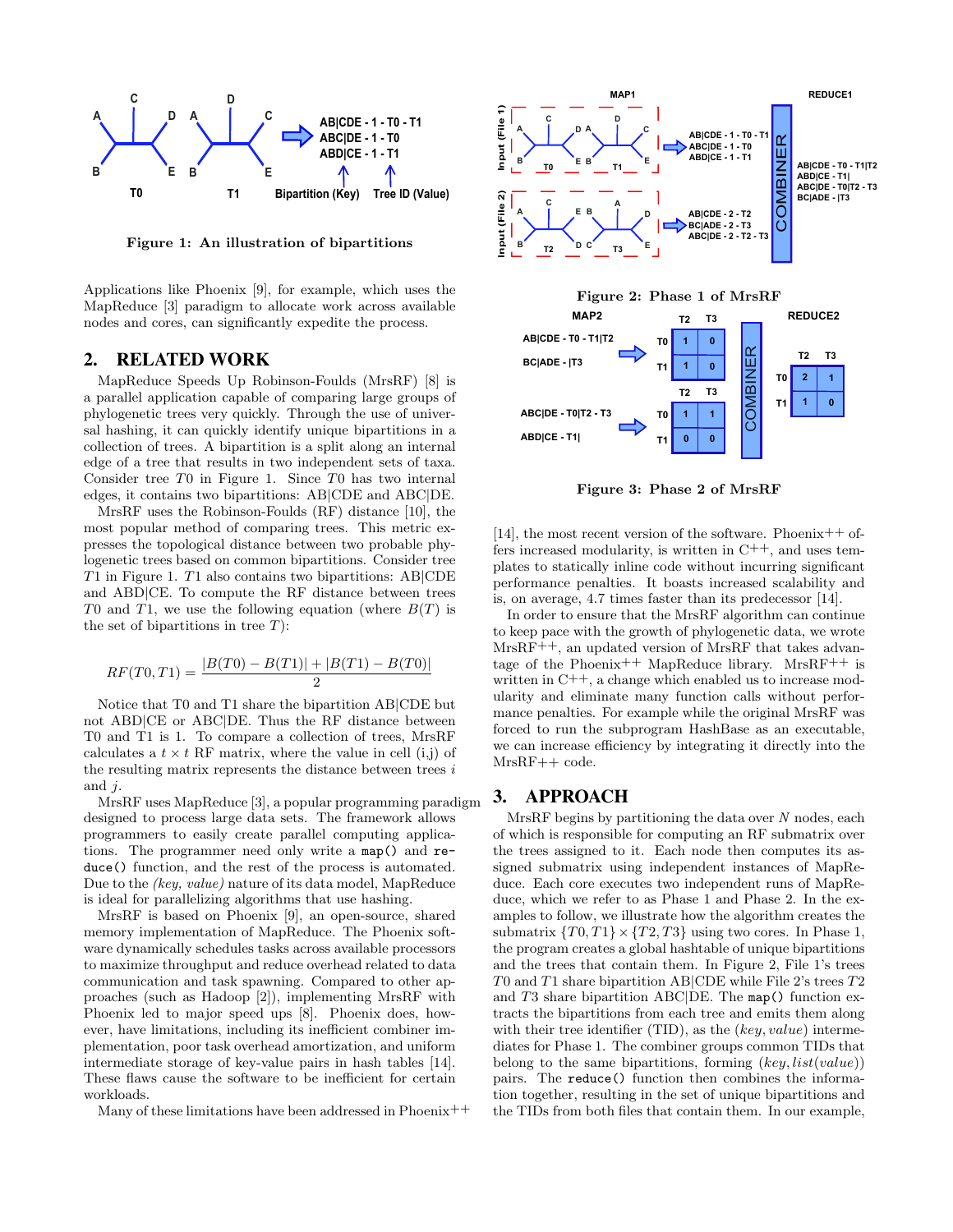T0 and T1 from File 1 and T2 from File 2 are combined into a single list sharing the bipartition AB|CDE.

In Phase 2, the program creates similarity matrices and computes the final RF distance matrix. In Figure 3, the input to the map() function is the set of unique bipartitions and their associated TIDs. This set is split into pieces, which each instance of map() uses to construct a local similarity matrix. If a set of trees shares a common bipartition, map() increments the value in the appropriate matrix box by 1. In Figure 3, cell  $(T0, T2)$  is incremented by 1 because both T0 and T1 share bipartition AB|CDE. Next, the reduce() function combines each row of each similarity matrix and adds up the corresponding boxes. Since the independent instances of the map() function updated the cell  $(T0, T2)$ twice, the similarity matrix produced by reduce() contains the value 2. Lastly, the similarity matrix is used to compute the RF distance matrix.

### 4. PRELIMINARY RESULTS

We used two biological data sets to test the performance of MrsRF++: a collection of 150 taxa and 20,000 trees [7] and a larger collection over 567 angiosperm taxa and 33,306 trees [12]. We note that these are the same two biological datasets originally used to ascertain the performance of MrsRF. The 150 taxa dataset contains 1, 128 unique bipartitions, while the 567 taxa dataset contains 2, 444 unique bipartitions.

All of our experiments were run on a 64-bit machine with two quad-core processors (8 total cores) and 32 GB of RAM. Our single node cluster runs Ubuntu Linux 12.04. Both  $MrsRF++$  and MrsRF were compiled with gcc 4.6.3 and the -O3 compiler flag. We ran each program three times on both datasets over 1, 2, 4, and 8 cores. Running time is reported as the average over all three runs. We calculated speedup with the equation

$$
SpeedUp = \frac{T(1 \text{ core})}{T(n \text{ cores})}
$$

where  $T(1 \text{ core})$  is the execution time of MrsRF<sup>++</sup> on a single core, and  $T(n \text{ cores})$  is the execution time of MrsRF<sup>++</sup> when run over *n* cores.

We first compared the performance of MrsRF<sup>++</sup> to its predecessor, MrsRF. We ran MrsRF and MrsRF++ on both biological datasets over 1, 2, 4, and 8 cores. In all these cases, MrsRF++ is only slightly faster than MrsRF. For example, when run on the 150 taxa dataset, MrsRF took  $37.61$  seconds on 1 core, while MrsRF<sup>++</sup> took 37.28. When run with 8 cores on this dataset, MrsRF took 9.86 seconds, while  $MrsRF^{++}$  took 9.32 seconds. On the 567 taxa dataset, MrsRF took 401.93 seconds on 1 core, while MrsRF++ took 397.28 seconds. On 8 cores for this dataset, MrsRF took 62.81 seconds, while MrsRF++ took 51.44 seconds. Since MrsRF++ has the fastest serial implementation, all speedups reported use MrsRF++'s time on a single core.

While Phoenix<sup>++</sup> is up to 4.7 times faster than its predecessor, we believe those performance gains are largely lost in MrsRF++ due to the unique nature of its workflow. Most applications of MapReduce have a larger input dataset which gets processed and reduced to a smaller output. However, MrsRF and MrsRF++ produce a much larger output (the  $t \times t$  RF matrix) than the input set of t trees.

#### 4.1 Overall Performance



Figure 4: MrsRF++ speedups on 2, 4, and 8 cores. Speedup is computed with respect to  $MrsRF++$  on 1 core.

In an ideal scenario, when  $MrsRF++$  is run on n cores, it will result in a speedup of  $n$ . Figure 4 shows the overall performance of MrsRF<sup>++</sup> on *n* cores with respect to MrsRF<sup>++</sup> on 1 core. The 150 taxa dataset took on average 37.28 seconds to run on 1 core, and 9.32 seconds when run on 8 cores. The 567 taxa dataset took on average 397.28 seconds on 1 core, and 59.99 seconds when run on 8 cores.

On the 150 taxa 20, 000 trees dataset, MrsRF++ achieves a near perfect speedup of 1.91 on 2 cores. When we ran MrsRF++ on this dataset over 4 and 8 cores, we achieved speedups of 3.34 and 4.00 respectively. We hypothesize that the reduction of performance over higher numbers of cores is due to the fact that there simply is not enough data to fully utilize 4 and 8 cores. On 4 cores,  $MrsRF++$  takes on average 11.18 seconds to compute the RF matrix; in other words, running  $MrsRF^{++}$  on 8 cores on this dataset results in average improvement of only 1.86 seconds.

Our experimentation on the larger, 567 taxa and 33, 306 tree dataset lends credence to this hypothesis. Once again, MrsRF<sup>++</sup> achieves near-perfect speedup of 1.95 on 2 cores. Since this dataset is larger, speedups increase to 3.68 and  $6.62$  on 4 and 8 cores. While it took MrsRF<sup>++</sup> on average 107.81 seconds to process this dataset on 4 cores, running time was reduced to 59.99 seconds on 8 cores.

#### 4.2 Phase 1 and 2 Performance

To investigate potential bottlenecks in the performance of MrsRF++ we also conducted a separate analysis of Phase 1 and Phase 2. Figure 5 shows the performance on Phase 1 of MrsRF++ on the 150 and 567 taxa datasets. In general, we obtained fairly good speedups for Phase 1. On the 150 taxa dataset, MrsRF<sup>++</sup> took 8.12 seconds to execute on 1 core. Speedup increased from 1.92 on 2 cores to 3.3 and 5.65 on 4 and 8 cores respectively. This corresponds to running times of 4.22, 2.46, and 1.44 seconds, respectively, for 2, 4 and 8 cores.

On the 567 taxa dataset, MrsRF++ took 54.88 seconds during Phase 1 on a single core. For 2 cores, we obtained speedup of 1.92 (28.57 seconds), which increased to speedups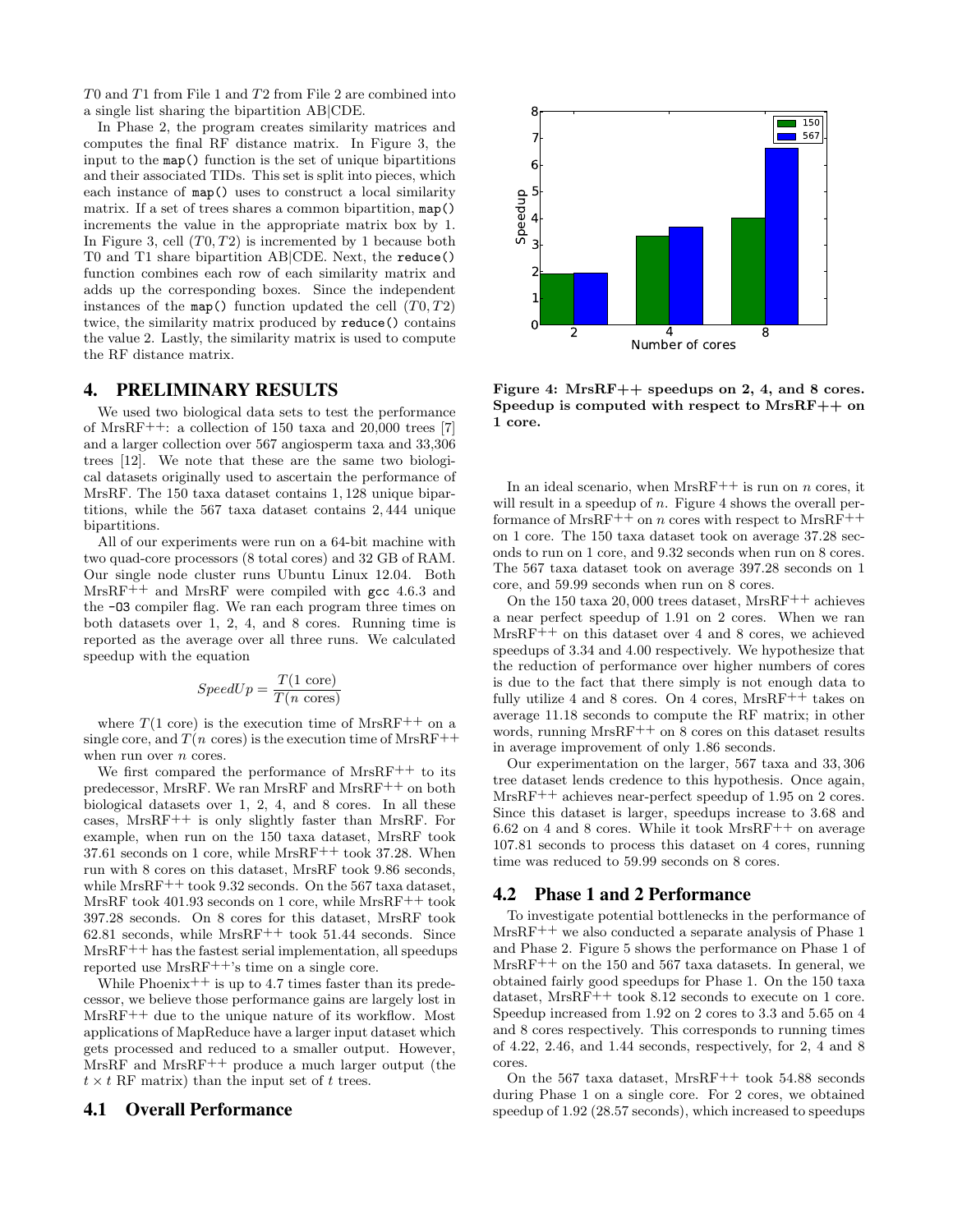

Figure 5: Phase 1 speedups on 2, 4, and 8 cores. Speedup is computed with respect to  $MrsRF++$ Phase 1 on 1 core.

of 3.52 (28.57 seconds) and 6.11 (8.98 seconds) on 4 and 8 cores respectively. For both datasets, the majority of the time is spent on the extraction of bipartitions from the source trees. A reduction in the time needed to perform this step will likely improve the speedups gained by Phase 1 of MrsRF++.

Figure 6 illustrates the Phase 2 performance of MrsRF++ over our two biological datasets. For 150 taxa, Phase 2 of MrsRF++ takes 28.98 seconds on 1 core. On 2 cores, we obtain a speedup of 1.91 (15.15 seconds), which increases to 3.43 (8.45 seconds) and 3.89 (7.44 seconds) on 4 and 8 cores, respectively. We strongly believe this decrease in speedup on this dataset is due to the algorithm lacking enough data to fully take advantage of 8 cores. For Phase 2 of the algorithm, "data" is the number of unique bipartitions contained in the source set of trees. For the 150 taxa set, there are only 1, 128 unique bipartitions over 20, 000 trees.

Our results on the 567 taxa datasets support this hypothesis. This larger dataset has 2, 444 unique bipartitions over 33, 306 trees. On 1 core, Phase 2 of MrsRF++ takes 342.0 seconds. When we increase the number of cores to 2, we gain a near-perfect speedup of 1.96 (174.14 seconds). Increasing the number of cores again to 4 results in a speedup of 3.74 (91.48 seconds). However, once we get to 8 cores, we encounter some performance degradation, as speedup is reduced to 6.86 (49.82 seconds). We believe this is again due to the algorithm having too few bipartitions to process on 8 cores.

## 5. CONCLUSIONS

In this paper, we introduce  $MrsRF^{++}$ , an updated implementation of the MrsRF algorithm for comparing large groups of phylogenetic trees. As phylogenetic tree collections continue to grow, they become increasingly computationally expensive to compare. To keep pace with changing times, we performed a critical update to the MrsRF software to utilize the Phoenix<sup>++</sup> MapReduce engine. Phoenix<sup>++</sup> addresses many of the shortcomings of its predecessor, Phoenix 1.0, allowing for the creation of more modular and scalable code.



Figure 6: Phase 2 speedups on 2, 4, and 8 cores. Speedup is computed with respect to MrsRF++ Phase 2 on 1 core.

We tested MrsRF<sup>++</sup> on the two biological datasets originally used to benchmark MrsRF. Our preliminary results indicate that  $MrsRF++$  and Phoenix++ appear to more efficiently compare large sets of phylogenetic trees. Our results suggest that MrsRF<sup>++</sup> is not only faster than MrsRF, but achieves better scalability than its predecessor. While our implementation experienced performance degradation on 8 cores, we believe this is due to a lack of data, and not any fault on the part of the program. We hypothesize that as we obtain and benchmark larger datasets, MrsRF++'s core utilization on 4 and 8 cores will only continue to improve.

For the future, we plan on fine-tuning the performance of MrsRF++. Our results are still very preliminary; more extensive analysis is needed to fully explore the utility of  $MrsRF^{++}$ . To this end, we plan on benchmarking  $MrsRF^{++}$ over larger sets of trees and on a large multi-node cluster. Like its predecessor,  $MrsRF++$  is currently designed for unweighted, binary trees. In our next iteration, we also plan on extending MrsRF++'s functionality to include more diverse collections of trees.

## 6. ACKNOWLEDGEMENTS

This project is largely funded by a 2013-2014 Collaborative Research Experiences for Undergraduates (CREU) award, sponsored by the Computing Research Association's Committee on the Status of Women in Computing Research (CRA-W) and the Coalition to Diversify Computing (CDC). The first five authors are undergraduate student researchers. The last author is the faculty advisor. The opinions in this paper are those of the authors and do not necessarily reflect the opinions of the U.S. Military Academy, or the U.S. Army.

## 7. REFERENCES

[1] E. J. Bernard, Y. Azad, A.-M. Vandamme, M. Weait, and A. M. Geretti. Hiv forensics: pitfalls and acceptable standards in the use of phylogenetic analysis as evidence in criminal investigations of hiv transmission\*. HIV medicine, 8(6):382–387, 2007.